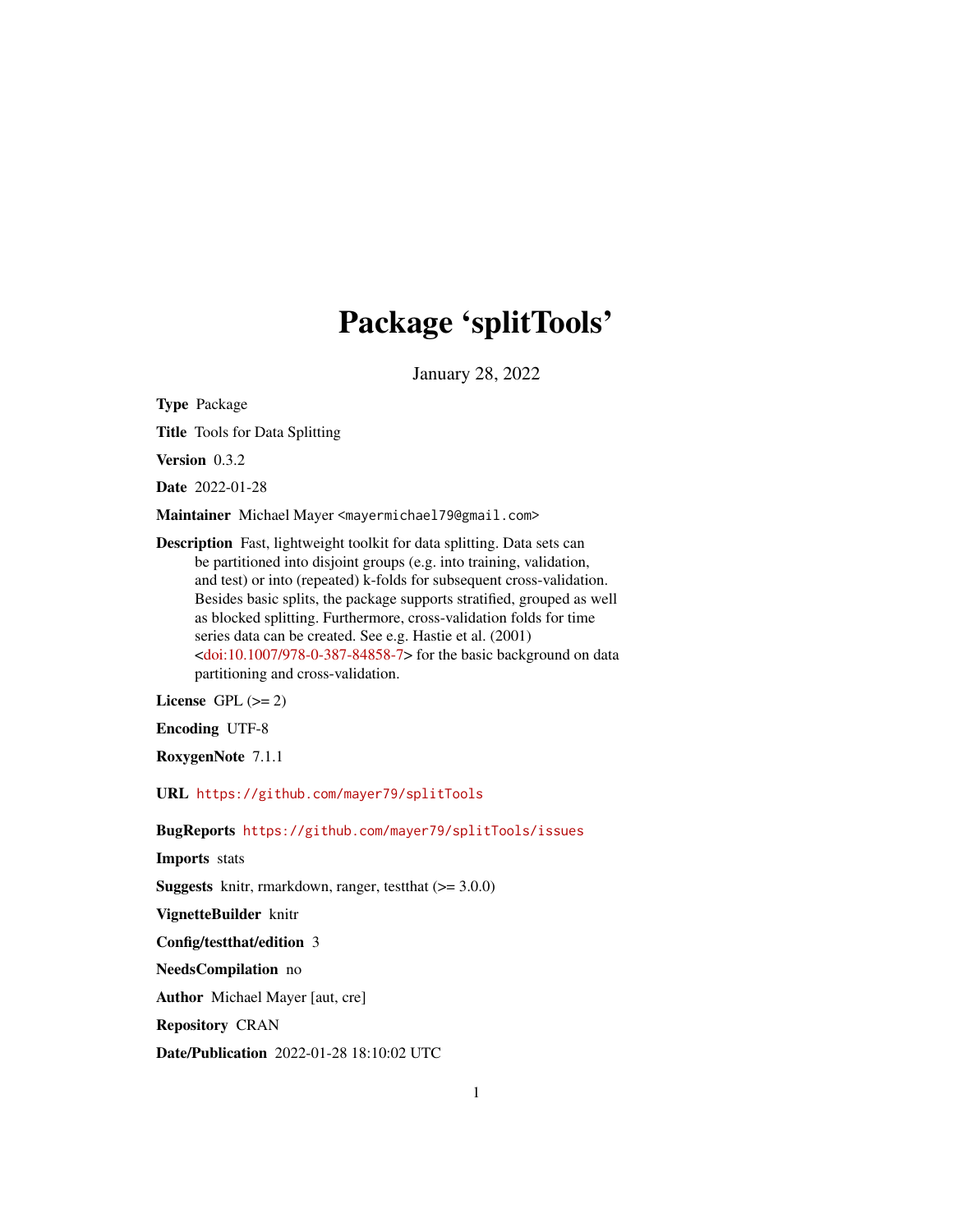## <span id="page-1-0"></span>R topics documented:

| Index | -6 |
|-------|----|
|       |    |
|       |    |
|       |    |

create\_folds *Create Folds*

#### Description

This function provides a list of row indices used for k-fold cross-validation (basic, stratified, grouped, or blocked). Repeated fold creation is supported as well.

### Usage

```
create_folds(
 y,
 k = 5,
 type = c("stratified", "basic", "grouped", "blocked"),
 n_bins = 10,
 m_{r}ep = 1,use_names = TRUE,
 invert = FALSE,shuffle = FALSE,
 seed = NULL
)
```
#### Arguments

| У         | Either the variable used for "stratification" or "grouped" splits. For other types<br>of splits, any vector of the same length as the data intended to split. |  |  |
|-----------|---------------------------------------------------------------------------------------------------------------------------------------------------------------|--|--|
| k         | Number of folds.                                                                                                                                              |  |  |
| type      | Split type. One of "stratified", "basic", "grouped", "blocked". The default is<br>"stratified".                                                               |  |  |
| n_bins    | Approximate numbers of bins for numeric y and type = "stratified".                                                                                            |  |  |
| $m$ _rep  | How many times should the data be split into k folds? Default is 1, i.e. no<br>repetitions.                                                                   |  |  |
| use_names | Should folds be named? Default is TRUE.                                                                                                                       |  |  |
| invert    | Set to TRUE in order to receive out-of-sample indices. Default is FALSE, i.e.<br>in-sample indices are returned.                                              |  |  |
| shuffle   | Should row indices be randomly shuffled within folds? Default is FALSE.                                                                                       |  |  |
| seed      | Integer random seed.                                                                                                                                          |  |  |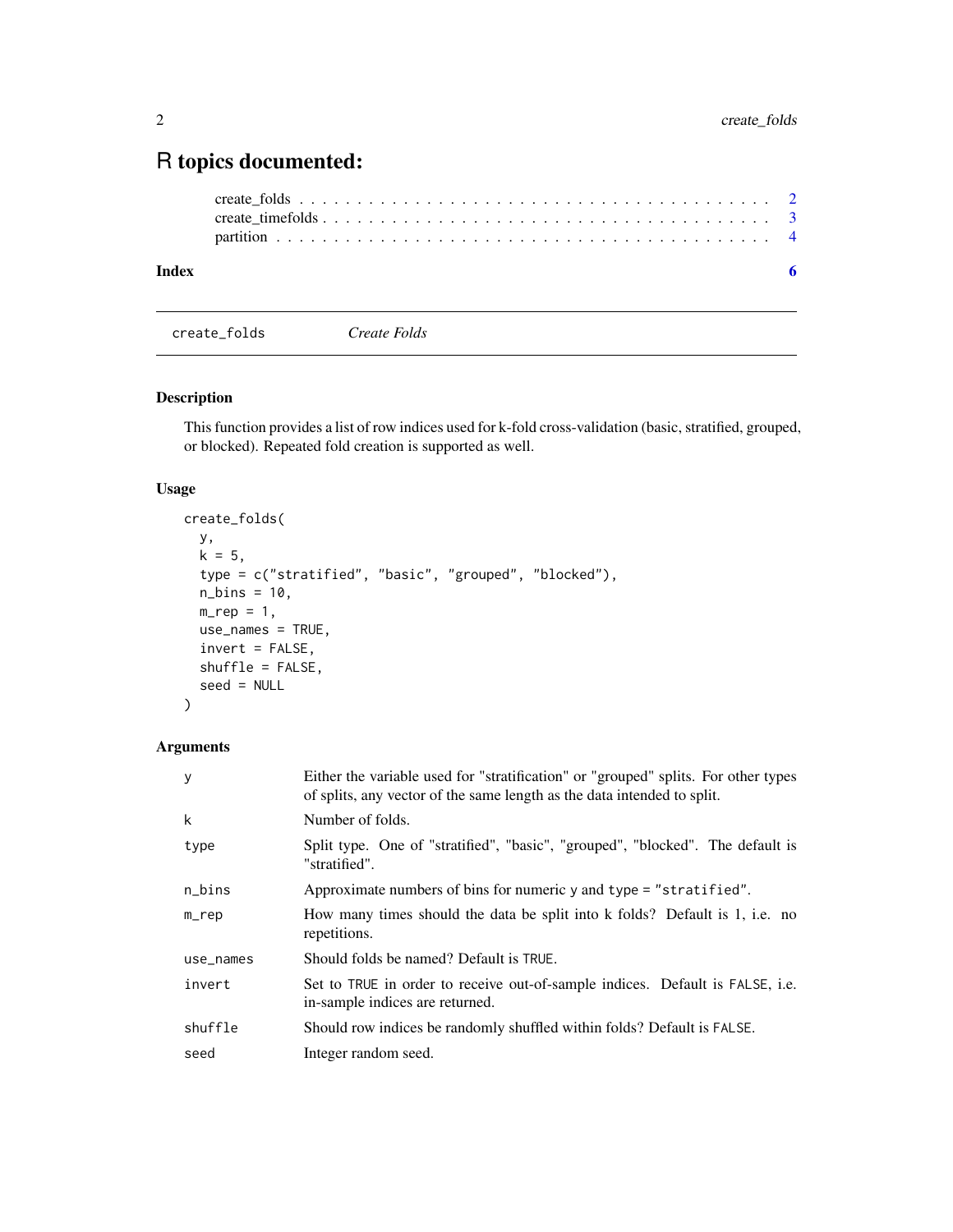#### <span id="page-2-0"></span>Details

By default, the function uses stratified splitting. This will balance the folds regarding the distribution of the input vector y. Numeric input is first binned into n\_bins quantile groups. If type = "grouped", groups specified by y are kept together when splitting. This is relevant for clustered or panel data. In contrast to basic splitting, type = "blocked" does not sample indices at random, but rather keeps them in sequential groups.

#### Value

If invert = FALSE (the default), a list with in-sample row indices. If invert = TRUE, a list with out-of-sample indices.

#### Examples

```
y \leftarrow \text{rep}(c(\text{letters}[1:4]), \text{ each } = 5)create_folds(y)
create_folds(y, k = 2)create_folds(y, k = 2, m_rep = 2)create_folds(y, k = 3, type = "blocked")
```
create\_timefolds *Creates Folds for Time Series Data*

#### Description

This function provides a list with in- and out-of-sample indices per fold used for time series k-fold cross-validation, see Details.

#### Usage

```
create_timefolds(y, k = 5, use_names = TRUE, type = c("extending", "moving"))
```
#### Arguments

|           | Any vector of the same length as the data intended to split.                                                  |
|-----------|---------------------------------------------------------------------------------------------------------------|
| k         | Number of folds.                                                                                              |
| use_names | Should folds be named? Default is TRUE.                                                                       |
| type      | Should in-sample data be "extending" over the folds (default) or consist of one<br>single fold $("moving")$ ? |

#### Details

The data is first partitioned into  $k+1$  sequential blocks  $B_1$  to  $B_k+1$ . Each fold consists of two index vectors: one with in-sample row numbers, the other with out-of-sample row numbers. The first fold uses B\_1 as in-sample and B\_2 as out-of-sample data. The second one uses either B\_2 (if type = "extending") or  $B_1$ ,  $B_2$  (if type = "moving") as in-sample and  $B_3$  as out-of-sample data etc. until the kth fold with  $B_1, ..., B_k$  ("extending") resp.  $B_k$  ("moving") as in-sample and B\_k+1 as out-of-sample data. This makes sure that out-of-sample data always follows in-sample data.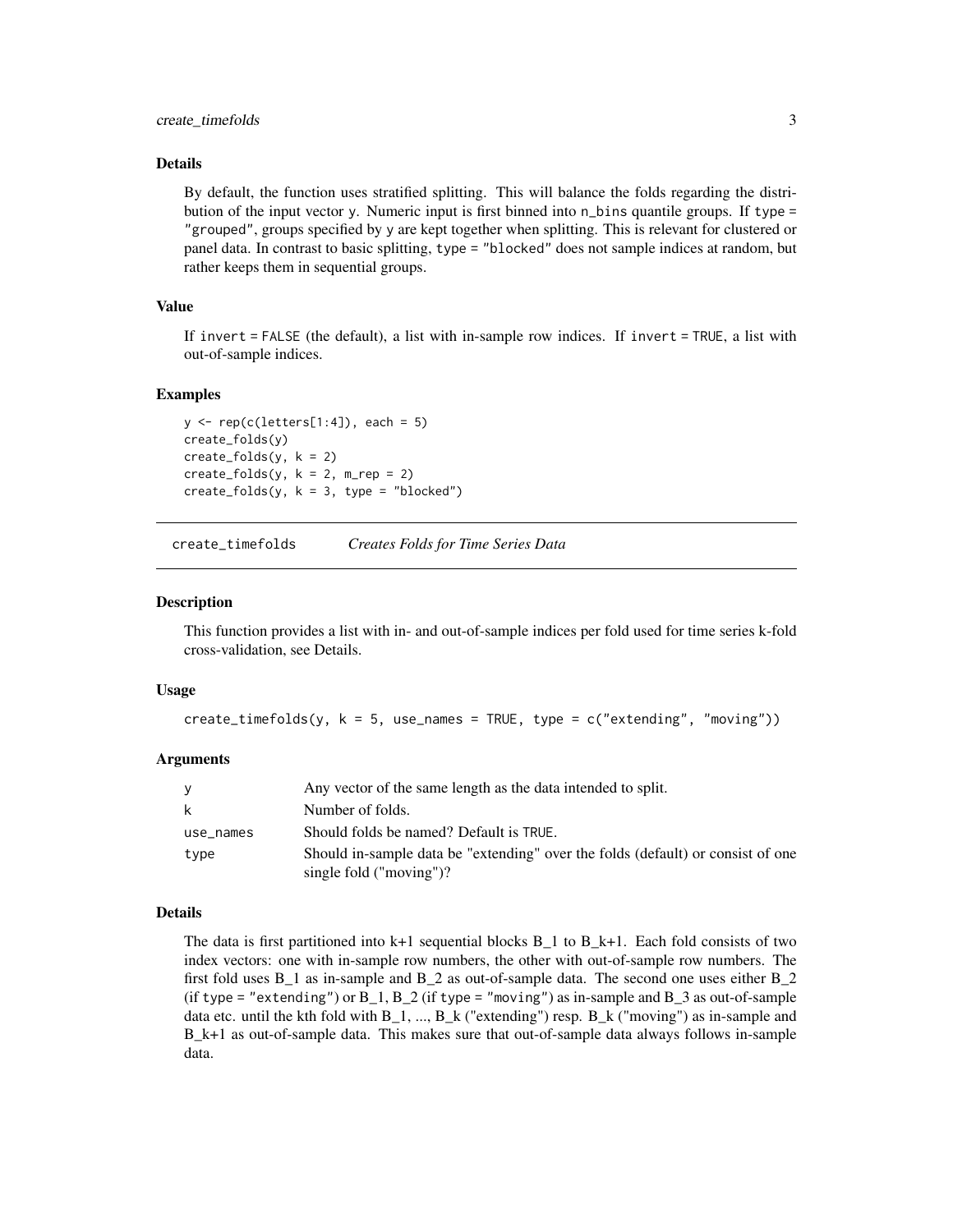#### <span id="page-3-0"></span>Value

A nested list with in-sample ("insample") and out-of-sample ("outsample") indices per fold.

#### Examples

```
y <- runif(100)
create_timefolds(y)
create_timefolds(y, use_names = FALSE)
create_timefolds(y, use_names = FALSE, type = "moving")
```
partition *Split Data into Partitions*

#### Description

This function provides row indices for data splitting, e.g. into training, validation, and test. Different types of split strategies are supported ("basic", "stratified" (the default), "grouped", or "blocked"), see Details. The partition indices are either returned as a list with one element per partition (the default) or as vector of partition ids.

#### Usage

```
partition(
 y,
 p,
  type = c("stratified", "basic", "grouped", "blocked"),
  n_{\text{bins}} = 10,
  split_into_list = TRUE,
 use_names = TRUE,
  shuffle = FALSE,
  seed = NULL
)
```
#### Arguments

| y               | Either the variable used for "stratification" or "grouped" splits. For other types<br>of splits, any vector of the same length as the data intended to split. |  |  |  |  |  |
|-----------------|---------------------------------------------------------------------------------------------------------------------------------------------------------------|--|--|--|--|--|
| p               | A vector with split probabilities per partition, e.g. $c$ (train = 0.7, valid = 0.3).<br>Names are passed to the output.                                      |  |  |  |  |  |
| type            | Split type. One of "stratified", "basic", "grouped", "blocked". The default is<br>"stratified".                                                               |  |  |  |  |  |
| n_bins          | Approximate numbers of bins for numeric y and type = "stratified".                                                                                            |  |  |  |  |  |
| split_into_list |                                                                                                                                                               |  |  |  |  |  |
|                 | Should the resulting partition vector be split into a list or not? Default is TRUE.                                                                           |  |  |  |  |  |
| use_names       | Should names of p be used as partition names? Default is TRUE.                                                                                                |  |  |  |  |  |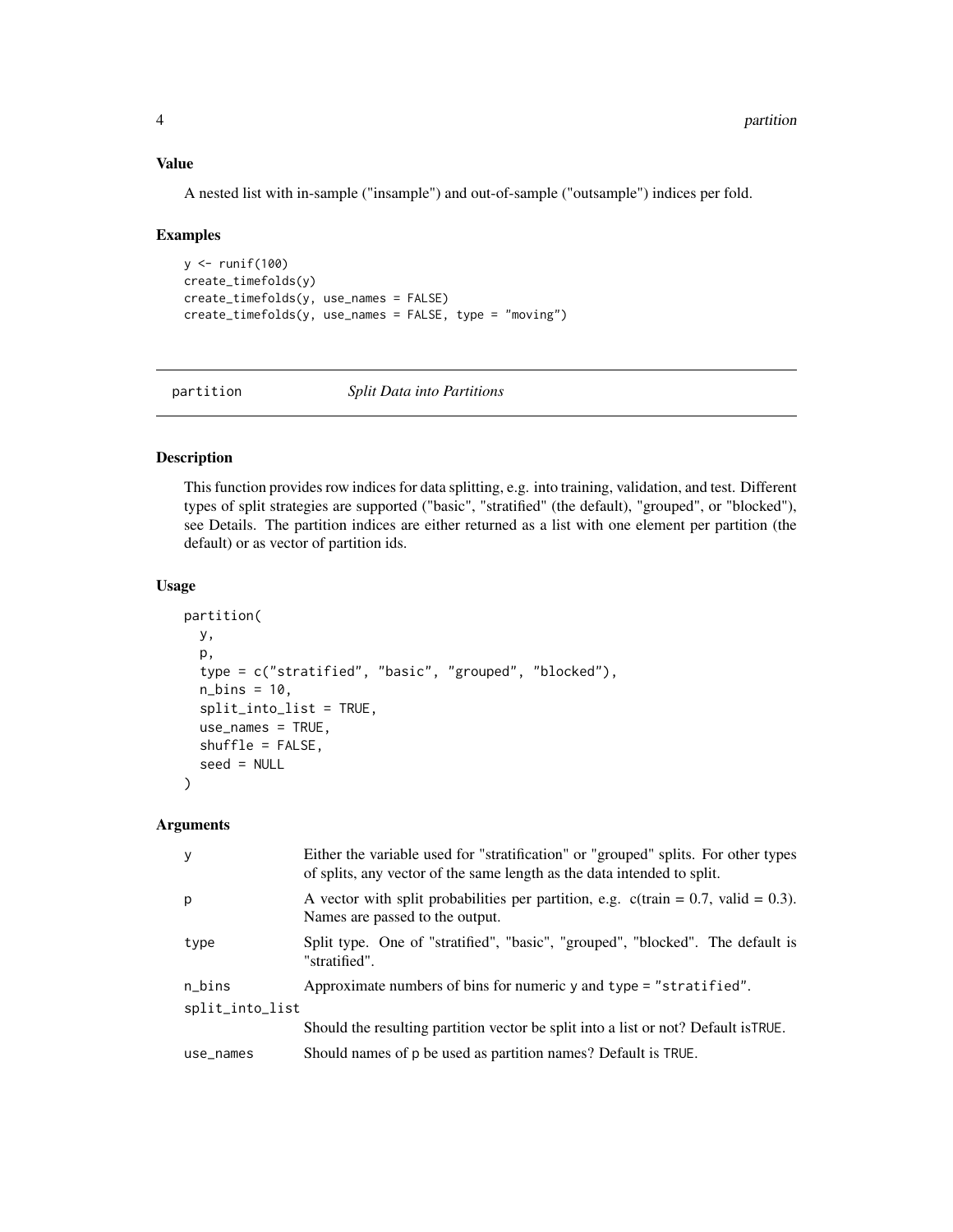#### partition 5 to 1.5 million between 1990 and 2.5 million between 1990 and 2.5 million between 1990 and 2.5 million

| shuffle | Should row indices be randomly shuffled within partition? Default is FALSE. |  |
|---------|-----------------------------------------------------------------------------|--|
|         | Shuffling is only possible when $split\_into\_list = TRUE$ .                |  |
| seed    | Integer random seed.                                                        |  |

#### Details

By default, the function uses stratified splitting. This will balance the partitions as good as possible regarding the distribution of the input vector y. Numeric input is first binned into n\_bins quantile groups. If type = "grouped", groups specified by y are kept together when splitting. This is relevant for clustered or panel data. In contrast to basic splitting, type = "blocked" does not sample indices at random, but rather keeps them in groups: e.g. the first 80% of observations form a training set and the remaining 20% are used for testing.

#### Value

A list with row indices per partition (if split\_into\_list = TRUE) or a vector of partition ids.

#### Examples

```
y \leftarrow \text{rep}(c(\text{letters}[1:4]), \text{ each } = 5)partition(y, p = c(0.7, 0.3), seed = 1)partition(y, p = c(0.7, 0.3), split_into_list = FALSE, seed = 1)
p \leq -c (train = 0.8, valid = 0.1, test = 0.1)
partition(y, p, seed = 1)
partition(y, p, split\_into\_list = FALSE, seed = 1)partition(y, p, split into_list = FALSE, use_name = FALSE, seed = 1)partition(y, p = c(0.7, 0.3), type = "grouped")partition(y, p = c(0.7, 0.3), type = "blocked")
```